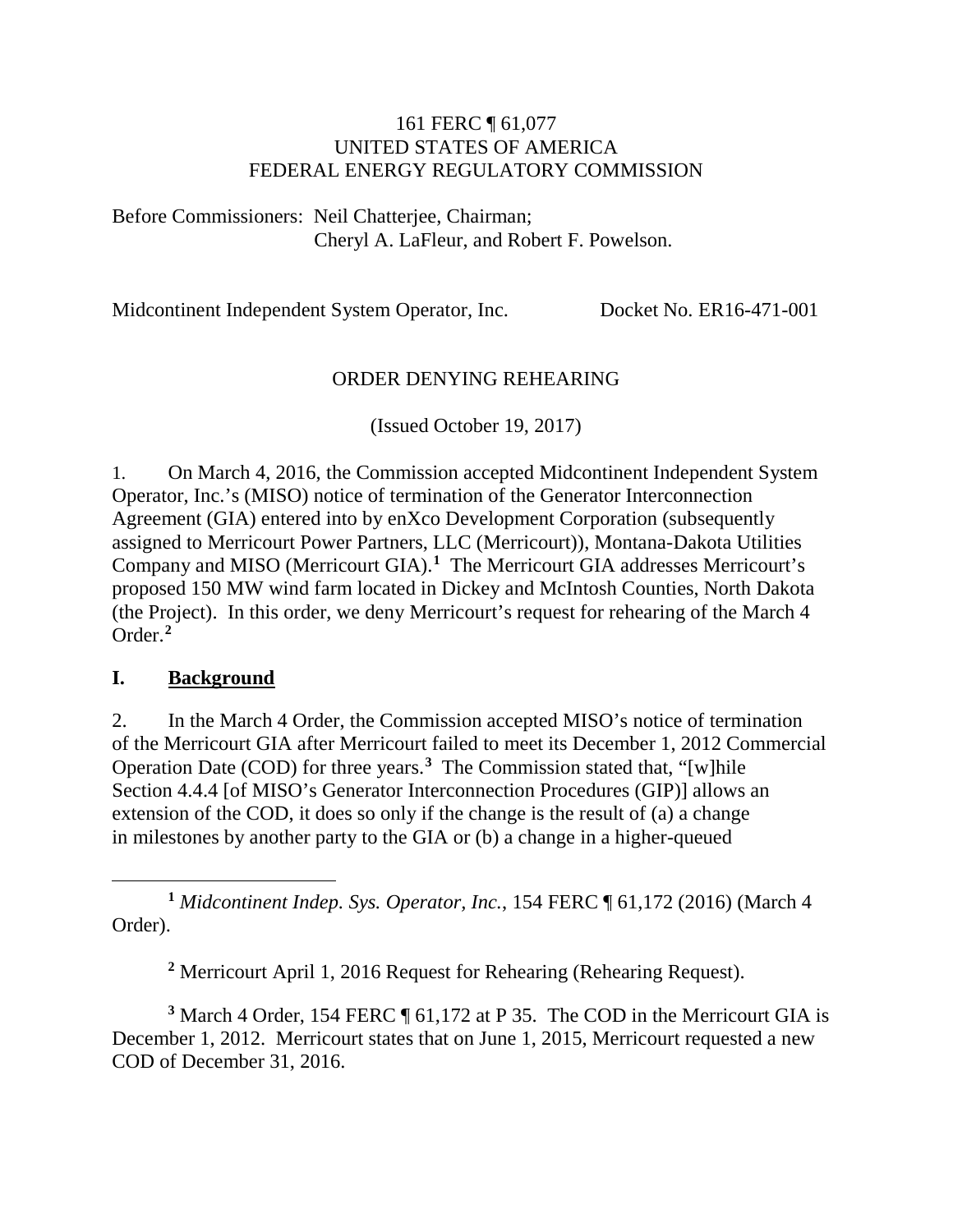interconnection request, and provided that in either case these changes do not exceed three years beyond the original COD."**[4](#page-1-0)** Neither of these circumstances was present in the case.

# **II. Rehearing Request**

3. In its April 1, 2016 request for rehearing, Merricourt argues that the Commission erred: (1) by relying on Section 4.4.4 of MISO's GIP to accept the notice of termination; (2) by failing to address the applicability of Article 2.3.1 of Merricourt's GIA as a basis to terminate the Merricourt GIA and by failing to render a decision based on the terms of Article 2.3.1; (3) by not finding MISO's treatment of Merricourt to be unduly discriminatory; (4) by failing to apply any of the "factors" it has consistently applied in all GIA termination and extension cases; (5) by failing to find that the evidence shows the Project is not speculative, will not result in harm to lower-queued projects, and that Merricourt has shown progress towards developing its generating facility; and (6) by failing to render a public interest determination.

## **III. Discussion**

### **A. Reliance on Section 4.4.4 of MISO's GIP and Applicability of Article 2.3.1 of Merricourt's GIA**

4. We reject Merricourt's argument that the Commission erred by relying on Section 4.4.4 of MISO's GIP to accept the notice of termination.**[5](#page-1-1)** Section 4.4.4, effective at the time of the notice of termination, provides in relevant part:

After entering the Definitive Planning Phase any extension by Interconnection Customer to the In-Service Date or Commercial Operation Date of the Generating Facility shall be deemed a Material Modification except that the Transmission Provider will not unreasonably withhold approval of an Interconnection Customer's proposed change in the In-Service Date or Commercial Operation Date of the Generating Facility if that change is the result of either (a) a change in milestones by another party to the GIA or (b) a change in a higher-queued Interconnection Request, provided that in either case, these changes do not exceed three years beyond the original Commercial Operation Date or In-Service Date. A change to either of these dates that exceeds three years from the date in the original Interconnection Request is a Material Modification.

<span id="page-1-0"></span> $4$   $Id.$ 

<span id="page-1-1"></span>**<sup>5</sup>** Rehearing Request at 11-20.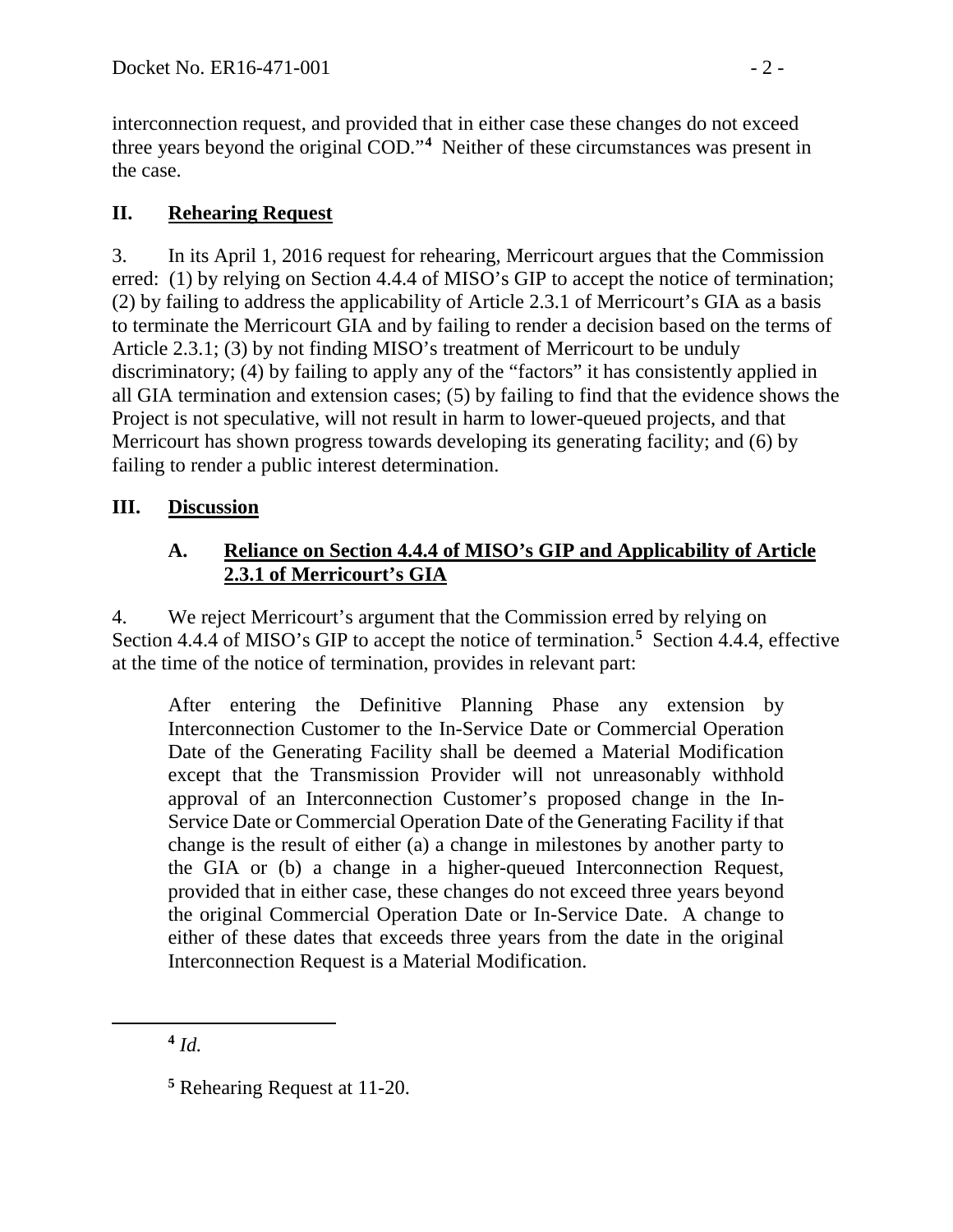5. The Commission accepted this provision and other revisions to the GIP as part of MISO's queue reform proceeding in 2012, consistent with the overall goals of interconnection queue reform, i.e., discouraging speculative or unviable projects from entering the queue, getting projects that are not making progress towards commercial operation out of the queue, and helping viable projects achieve commercial operation as soon as possible.<sup>[6](#page-2-0)</sup> As to Section 4.4.4 specifically, the Commission found that "MISO's proposal to limit the types of changes permissible in the Definitive Planning Phase is consistent with the need to ensure that a project that enters the Definitive Planning Phase is 'definitive.'"<sup>[7](#page-2-1)</sup>

6. To that end, Section 4.4.4 of MISO's GIP, effective at the time of the notice of termination, provides that *any* extension beyond the original COD is deemed to be a

<span id="page-2-0"></span> $\overline{a}$ **<sup>6</sup>** *Midwest Indep. Transmission Sys. Operator, Inc.*, 138 FERC ¶ 61,233, at P 66 (Queue Reform III Order), *order on reh'g*, 139 FERC ¶ 61,253 (2012).

<span id="page-2-1"></span>**<sup>7</sup>** Queue Reform III Order, 138 FERC ¶ 61,233 at P 223. We note that, since the acceptance of the revisions in MISO's 2012 queue reform proceeding, MISO has proposed additional revisions to Section 4.4.4 of the GIP which have been accepted by the Commission. *Midcontinent Indep. Sys. Operator, Inc.*, 158 FERC ¶ 61,003 (2017). The currently effective Section 4.4.4 provides:

After entering the Definitive Planning Phase any extension by Interconnection Customer to the In-Service Date or Commercial Operation Date of the Generating Facility shall be deemed a Material Modification except that the Transmission Provider will not unreasonably withhold approval of an Interconnection Customer's proposed change in the In-Service Date or Commercial Operation Date of the Generating Facility if that change is the result of either (a) a change in milestones by another party to the GIA, (b) a change in a higher-queued Interconnection Request, or (c) delays in the completion of the Definitive Planning Phase Interconnection Studies, provided that in any case, these changes do not exceed three years beyond the original Commercial Operation Date or In-Service Date and the expected In-Service Date of the Generating Facility is no later than the process window for the Transmission Provider's Definitive Planning Phase period, unless Interconnection Customer demonstrates that engineering, permitting and construction of the Generating Facility will take longer than the process window for the Transmission Provider's Definitive Planning Phase period. A change to either of these dates that exceeds three years from the date in the original Interconnection Request is a Material Modification.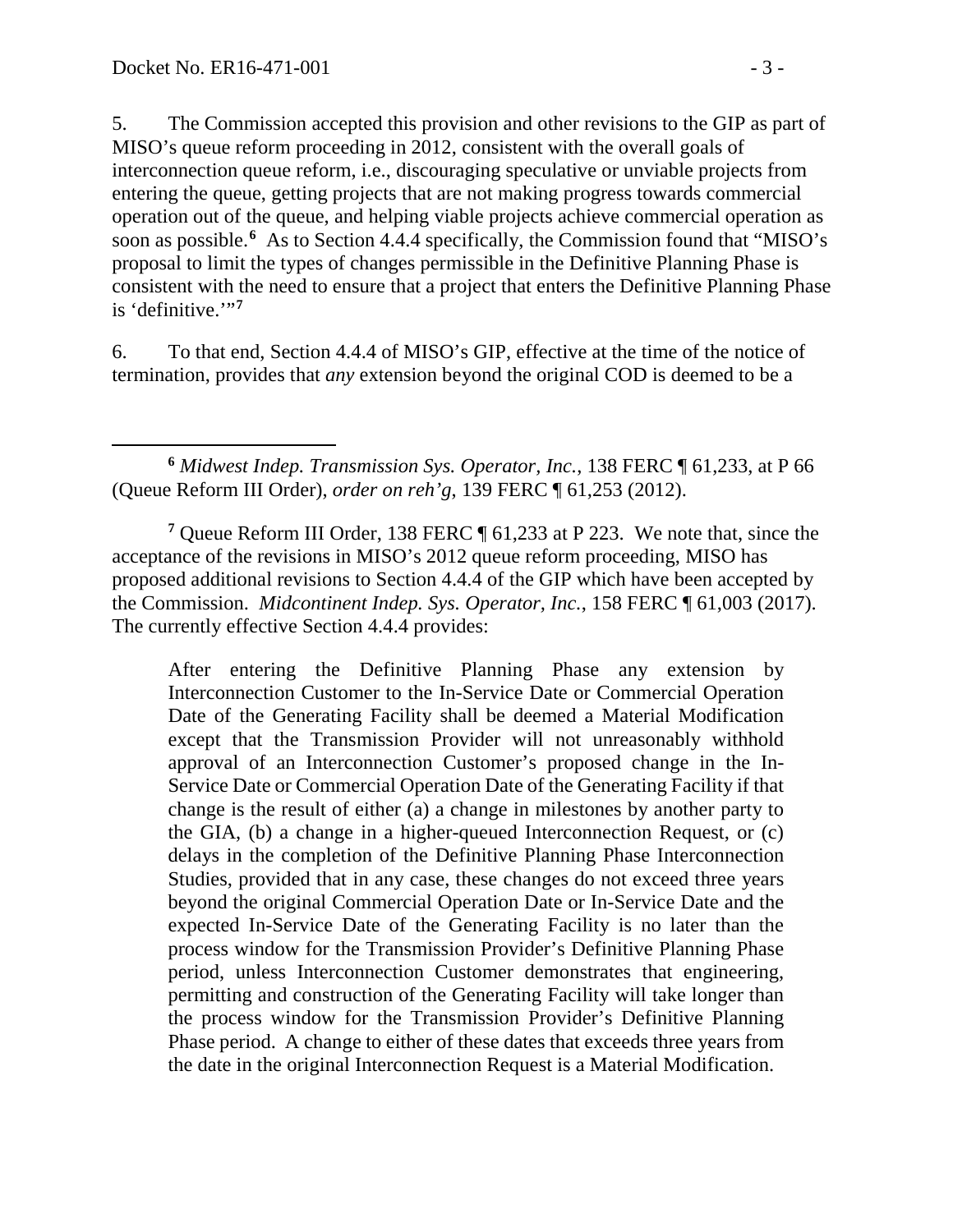$\overline{a}$ 

Material Modification unless very narrow circumstances are satisfied.**[8](#page-3-0)** In this case, Merricourt does not claim that either circumstance exists here. Thus, Merricourt's request to change its COD is expressly precluded by the terms of Section 4.4.4, as set forth in the March 4 Order.

7. In its rehearing request, Merricourt argues that a strict application of Section 4.4.4 of the GIP is at odds with Article 2.3.1 of the Merricourt GIA. Article 2.3.1 of the Merricourt GIA provides as follows:

This GIA may be terminated …. by Transmission Provider if the Generating Facility has ceased Commercial Operation for three (3) consecutive years, beginning with the last date of Commercial Operation for the Generating Facility, after giving Interconnection Customer ninety (90) Calendar Days advance written notice. The Generating Facility will not be deemed to have ceased Commercial Operation for purposes of this Article 2.3.1 if Interconnection Customer can document that it has taken other significant steps to maintain or restore operational readiness of the Generating Facility for the purpose of returning the Generating Facility to Commercial Operation as soon as possible.

8. Merricourt states that, "it cannot be the law that MISO has the discretionary right to not terminate a GIA and extend the COD three years beyond the original COD as Article 2.3.1 of the GIA provides and the Commission confirmed in *Mankato*, and at the same time 'a COD extension may not exceed three years beyond the original COD,' as the Commission rendered in the March 4 Order."**[9](#page-3-1)** Merricourt also argues that, if Section 4.4.4 provides an absolute requirement that a COD extension may not exceed

<span id="page-3-0"></span>**<sup>8</sup>** Article 1 of the Merricourt GIA defines "Material Modification" as those "modifications that have a material impact on the cost or timing of any Interconnection Request with a later queue priority date." Article 1 of the GIA further specifies that the failure "to perform or observe any material term or condition" of the agreement shall constitute a breach. If a breach is not cured, or is incapable of being cured, Article 17.2 of the GIA provides that "the non-Breaching Party or Parties shall have the right to terminate this GIA by written notice to the Breaching Party at any time until cure occurs." MISO December 4, 2015 Filing at Exhibit 1 (containing the Merricourt GIA).

<span id="page-3-1"></span>**<sup>9</sup>** Rehearing Request at 15 (citing *Midcontinent Indep. Sys. Operator, Inc.*, 150 FERC ¶ 61,180 (2015) (*Mankato*)).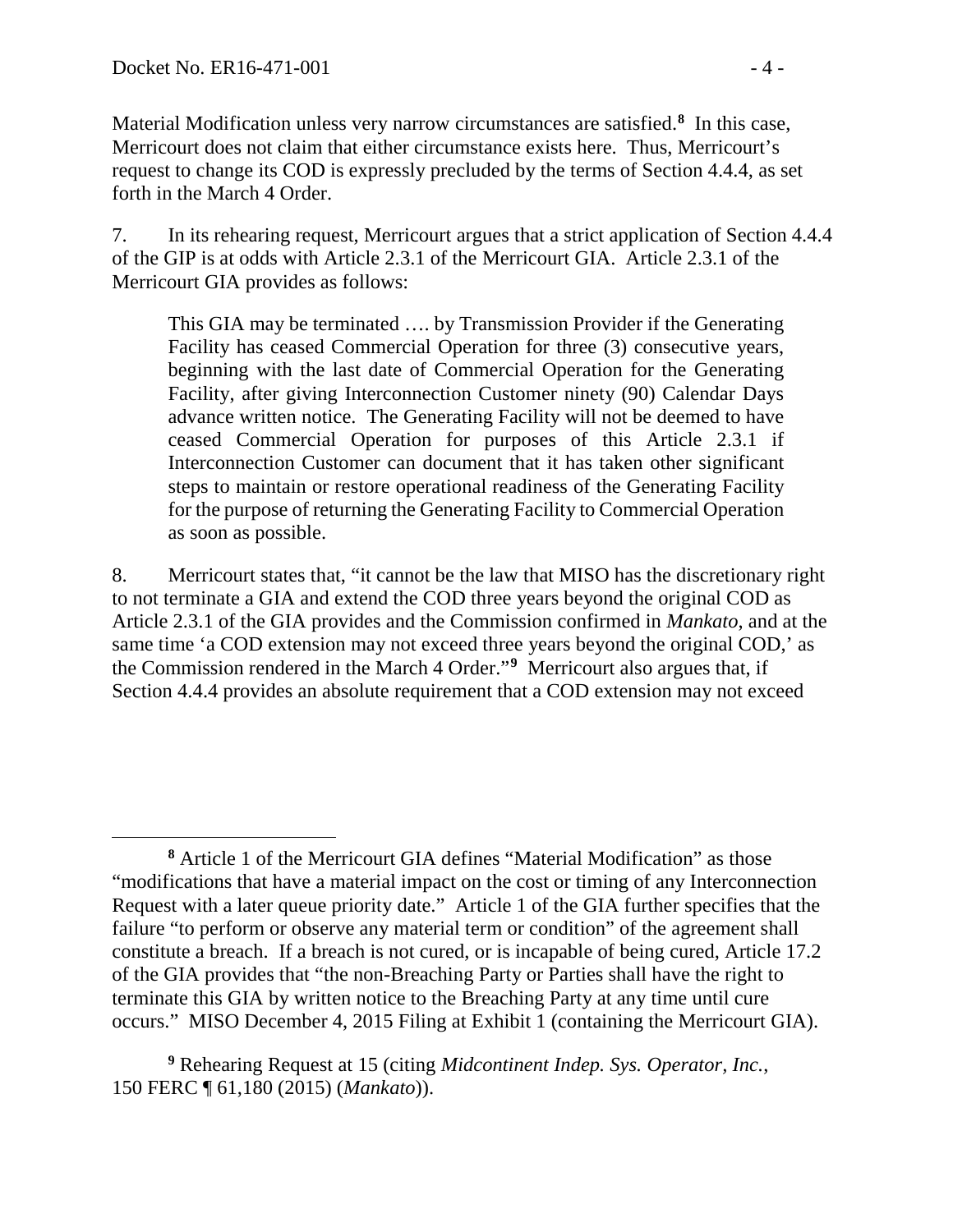three years beyond the original COD, then the exemption the Commission granted to Mankato is inconsistent with this determination.**[10](#page-4-0)**

9. While it does not change our ultimate finding in this case, we agree with Merricourt on these points. In *Mankato*, MISO proposed to revise an existing GIA to reflect a change in COD from 2007 to 2018 for Phase II of a generation project which was not yet built.<sup>[11](#page-4-1)</sup> The Commission found that MISO appropriately applied Article 2.3.1 of the GIA to allow extension of the COD of Phase II to June 1, 2013, even though the version of Article 2.3.1 in the Mankato GIA, like that in Merricourt's GIA, only addressed extensions of time for a generator that had ceased commercial operation. The Commission "disagree[d] that [Article] 2.3.1 must be interpreted to apply only where a project has gone into commercial operation and subsequently gone out of service . . . . [Article] 2.3.1 of the Original GIA grants the Transmission Provider a positive and *permissive* right to terminate an agreement when the project fails to achieve commercial operation three years after its COD."**[12](#page-4-2)** The Commission also accepted the further extension of the COD to 2018 to coincide with completion of a Multi-Value Project. **[13](#page-4-3)**

10. We now find that the Commission erred in *Mankato* when it stated that Article 2.3.1 should be interpreted to apply to projects that have not yet achieved commercial operation. Article 2.3.1 in both the Merricourt and Mankato GIAs provides a permissive right to seek termination for only a facility that "has *ceased* Commercial Operation." The provision notes that the "Generating Facility will not be deemed to have ceased Commercial Operation for purposes of this Article 2.3.1 if Interconnection Customer can document that it has taken other significant steps to *maintain or restore* operational readiness of the Generating Facility." The plain language of the provision – specifically the reference to a facility that "has ceased Commercial Operation" and "significant steps to maintain or restore operational readiness" – demonstrates that Article 2.3.1 was not intended to apply to a facility that has not yet reached commercial operation. Thus, Article 2.3.1 in the Merricourt GIA does not apply in the circumstances of this case

**<sup>12</sup>** *Id.* P 19.

<span id="page-4-1"></span><span id="page-4-0"></span>**<sup>10</sup>** *Id.* at 19. Merricourt argues that the Commission erred by finding that Merricourt is unlike Mankato for Section 4.4.4 purposes. *Id.* at 17 (citing March 4 Order, 154 FERC ¶ 61,172 at P 36).

**<sup>11</sup>** *Mankato*, 150 FERC ¶ 61,180 at P 2.

<span id="page-4-3"></span><span id="page-4-2"></span>**<sup>13</sup>** *Id.* P 20 (citing *Southwest Power Pool, Inc.*, 147 FERC ¶ 61,201, at P 114  $(2014)$ ).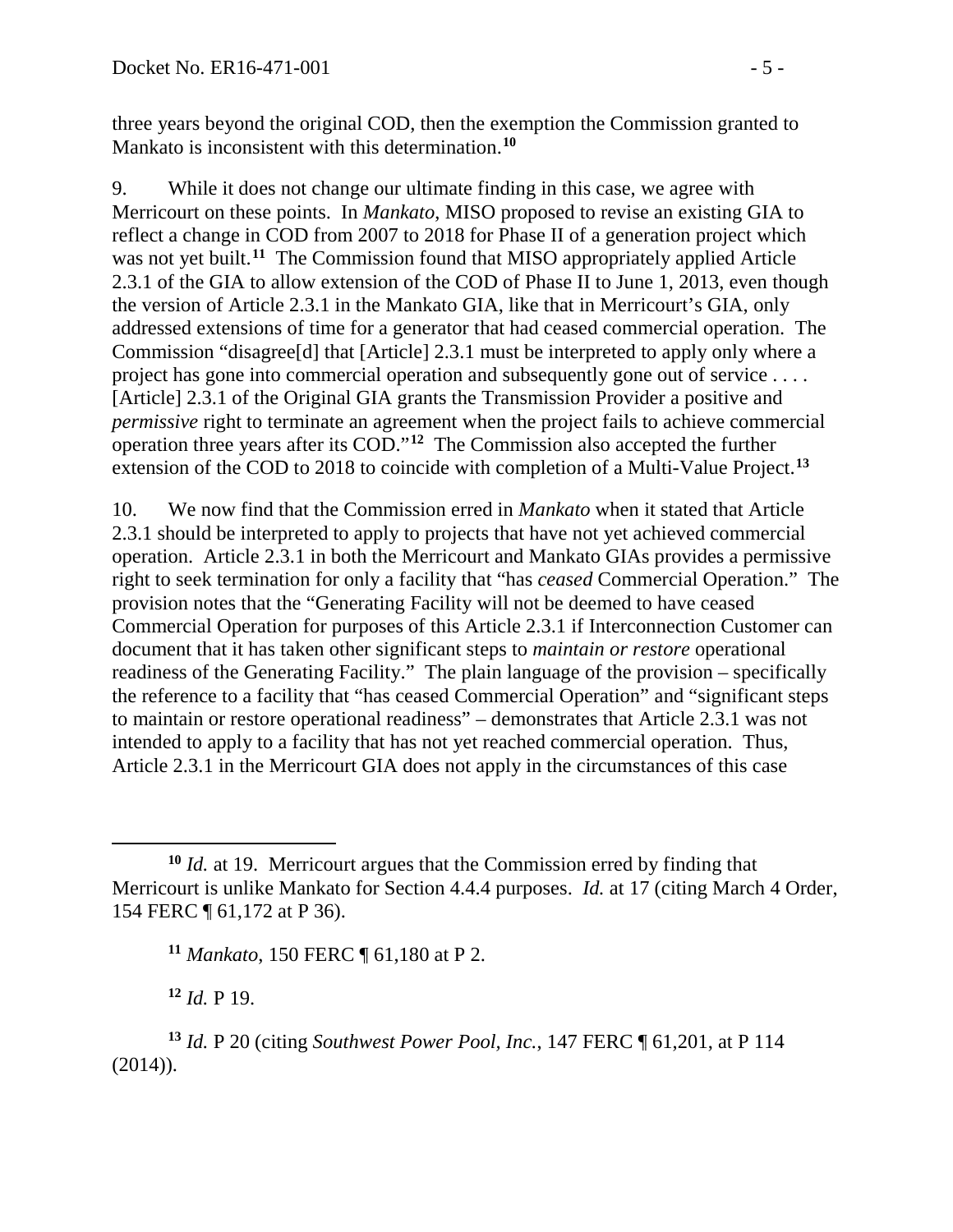where the Project has not yet achieved commercial operation. Given this determination, it is thus unnecessary to apply the "documented significant steps" provision. **[14](#page-5-0)**

11. Merricourt argues that the Commission's statement in the March 4 Order that MISO "followed its process to restudy the [Mankato] project, taking into account the queue at the time," is not relevant for Section 4.4.4 and COD extension purposes. **[15](#page-5-1)** We agree. While MISO's restudy determined that the Mankato GIA would require a contingent network upgrade, that determination alone did not permit extension of the Mankato GIA until 2018 because MISO's Tariff does not provide for such exception under Section 4.4.4.**[16](#page-5-2)** Thus, the Commission erred in *Mankato* when it permitted a COD extension until 2018 to accommodate a contingent network upgrade. However, in this case*,* we find that the Commission appropriately relied on the explicit language of Section 4.4.4 of the GIP effective at the time of the notice of termination in making its determination.**[17](#page-5-3)**

**<sup>14</sup>** Rehearing Request at 45-46.

<span id="page-5-0"></span> $\overline{a}$ 

**<sup>15</sup>** *Id.* at 20 (citing March 4 Order, 154 FERC ¶ 61,172 at P 36).

<span id="page-5-2"></span><span id="page-5-1"></span>**<sup>16</sup>** We also note that, in contrast to the statement in the March 4 Order, Mankato was, in fact, subject to Section 4.4.4 accepted in the Queue Reform III Order just as Merricourt is subject to that same provision. *See Mankato,* 150 FERC ¶ 61,180 at P 22 ("[B]ecause MISO has provided notice of its restudy and completed those studies, this project is now considered an 'outstanding request,' is now subject to Queue Reform Order III, and is required to transition to the revised GIP.").

<span id="page-5-3"></span>**<sup>17</sup>** We agree with Merricourt that Mankato notified MISO of its desire to proceed with Phase II of its generation project prior to the end of the Article 2.3.1 period (June 1, 2013) rather than the three year suspension period (June 1, 2010), as noted in the March 4 Order. Rehearing Request at 18. Specifically, there were two distinct three year periods involved in Mankato. The three-year period from June 1, 2007 through June 1, 2010 was the Phase II suspension period, with a COD set at June 1, 2010. The second three year period was the Article 2.3.1 period running from June 2, 2010 to June 1, 2013. In the March 4 Order, the Commission agreed "with MISO's reasoning in its answer . . . that Section 4.4.4 of the GIP did not apply to Mankato because Mankato notified MISO of its desire to proceed prior to the end of the three-year suspension period . . ." March 4 Order, 154 FERC ¶ 61,172 at P 36. We now clarify that it was the Article 2.3.1 period, rather than the suspension period, in which Mankato notified MISO of its desire to proceed with Phase II of its generation project. However, this clarification does not alter

the ultimate conclusion in this case that Section 4.4.4 of the GIP should be applied to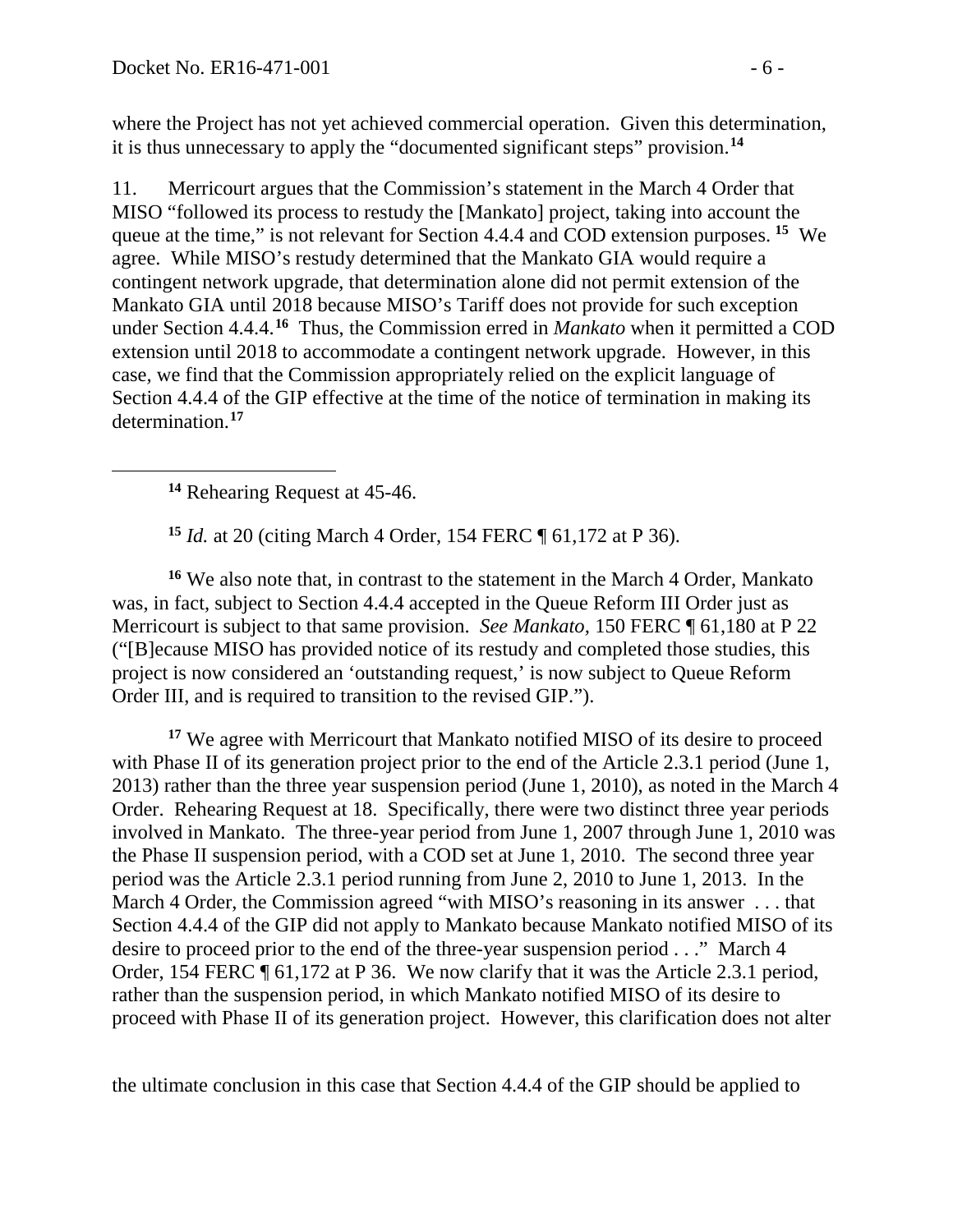12. In contrast to Merricourt's claims, this decision is consistent with *Ellerth Wind*. **[18](#page-6-0)** In *Ellerth Wind,* the Commission found "no record support that a new viable [COD] was proposed or that Ellerth would qualify to change its [COD] or In-Service Date even if a viable [COD] had been proposed, as [Section 4.4.4 of] the GIP only allows changes in the [COD] or In-Service Date of a GIA under narrow circumstances which are not present here."**[19](#page-6-1)** While it is true that *Ellerth Wind* listed certain equitable factors that the Commission has considered in the past when examining a requested GIA termination or extension (i.e., whether the extension would harm generators lower in the queue and any uncertainty that speculative projects may present to other projects in the queue),**[20](#page-6-2)** *Ellerth Wind* is consistent with the outcome of Merricourt. In both cases, the Commission found that Section 4.4.4 precluded a COD extension.

13. Finally, we note that Article 2.3.1 of MISO's currently effective *pro forma* GIA provides a permissive right for MISO to seek to terminate a GIA for both facilities that have failed to achieve commercial operation and those that have ceased commercial operation.**[21](#page-6-3)** Under the currently effective Article 2.3.1, MISO may terminate an

 $\overline{a}$ Merricourt.

<span id="page-6-0"></span>**<sup>18</sup>** Merricourt argues that this case is not "similar to *Ellerth Wind*" for Section 4.4.4 purposes because, according to Merricourt, the Commission did not accept the notice of termination in *Ellerth Wind* relying on Section 4.4.4. Rehearing Request at 15-16 (citing *Midwest Indep. Transmission Sys. Operator, Inc.*, 143 FERC ¶ 61,114 (*Ellerth Wind*), *order on reh'g*, 145 FERC ¶ 61,038 (2013)).

<span id="page-6-1"></span>**<sup>19</sup>** *Ellerth Wind*, 143 FERC ¶ 61,114 at P 26.

<span id="page-6-2"></span>**<sup>20</sup>** *Id.* P 27.

<span id="page-6-3"></span>**<sup>21</sup>** MISO's current *pro forma* GIA, Article 2.3.1, provides:

This GIA may be terminated by Interconnection Customer after giving Transmission Provider and Transmission Owner ninety (90) Calendar Days advance written notice or by Transmission Provider if the Generating Facility or a portion of the Generating Facility fails to achieve Commercial Operation for three (3) consecutive years following the Commercial Operation Date, or has ceased Commercial Operation for three (3) consecutive years, beginning with the last date of Commercial Operation for the Generating Facility, after giving Interconnection Customer ninety (90) Calendar Days advance written notice. Where only a portion of the Generating Facility fails to achieve Commercial Operation for three (3) consecutive years following the Commercial Operation Date, Transmission Provider may only terminate that portion of the GIA. The Generating Facility will not be deemed to have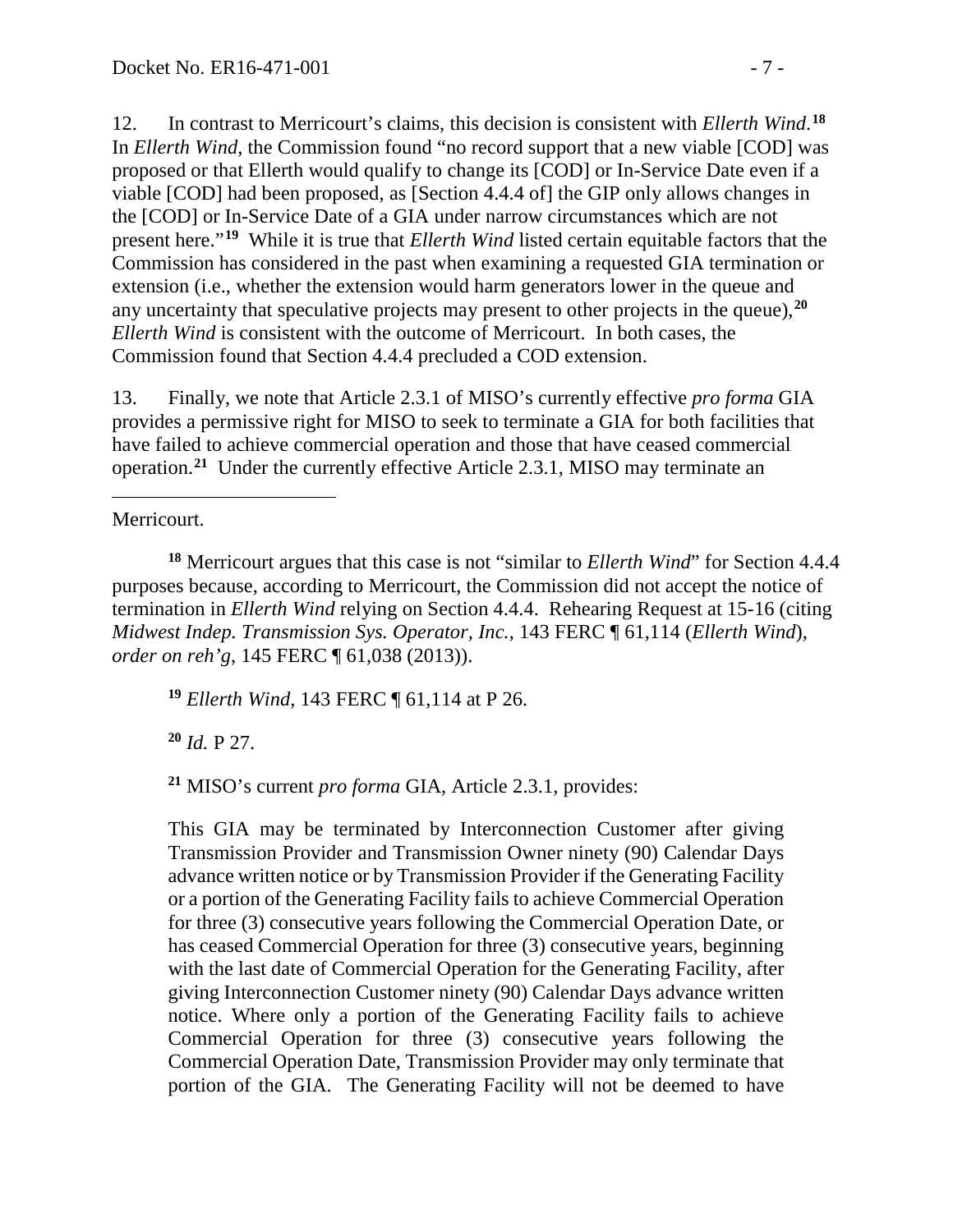interconnection agreement after three consecutive years have lapsed from the COD. It appears that MISO's currently effective Article 2.3.1 in its *pro forma* GIA may conflict with currently effective Section 4.4.4 of the GIP. Specifically, an interconnection customer's ability to extend its COD up to three years under Article 2.3.1 of MISO's *pro forma* GIA, without risk of termination, may conflict with Section 4.4.4 of MISO's GIP which provides that *any* extension – apart from the narrow circumstances identified in that provision – is a Material Modification.**[22](#page-7-0)** Moreover, MISO's permissive right in Article 2.3.1 of its *pro forma* GIA to seek to terminate a GIA where there is an extension request *beyond* three years may further conflict with Section 4.4.4 of MISO's GIP, which provides that any extension that exceeds three years from the date in the original Interconnection Request is a Material Modification. In an order being issued concurrently, the Commission is instituting a proceeding under section 206 of the Federal Power Act to address these potential conflicts, among other things. **[23](#page-7-1)**

## **B. Unduly Discriminatory Treatment of Merricourt**

14. Merricourt argues that the Commission erred in the March 4 Order by not finding MISO's treatment of Merricourt is unduly discriminatory, by not finding that MISO provided a preference to *Mankato* and *South Fork* not provided to Merricourt, and by not finding MISO abused its discretion.**[24](#page-7-2)** Specifically, Merricourt argues that it is similarly situated with Mankato because Merricourt and Mankato contain the same Article 2.3.1 in their respective GIAs and Mankato received a COD extension and Merricourt did not. **[25](#page-7-3)** As noted above, we acknowledge that in *Mankato*, MISO should not have applied Article 2.3.1 and the Commission should not have allowed such application to the termination of a GIA for a facility that had not yet achieved commercial operation.

<span id="page-7-2"></span><span id="page-7-1"></span><span id="page-7-0"></span>**<sup>22</sup>** We note that MISO's currently effective GIP provides three narrow circumstances under which a COD extension may be permitted. *See supra* note 7.

<span id="page-7-3"></span>**<sup>25</sup>** *Id.* at 21.

ceased Commercial Operation for purposes of this Article 2.3.1 if Interconnection Customer can document that it has taken other significant steps to maintain or restore operational readiness of the Generating Facility for the purpose of returning the Generating Facility to Commercial Operation as soon as possible.

**<sup>23</sup>** *Midcontinent Indep. Sys. Operator*, 161 FERC ¶ 61,076 (2017).

**<sup>24</sup>** Rehearing Request at 20.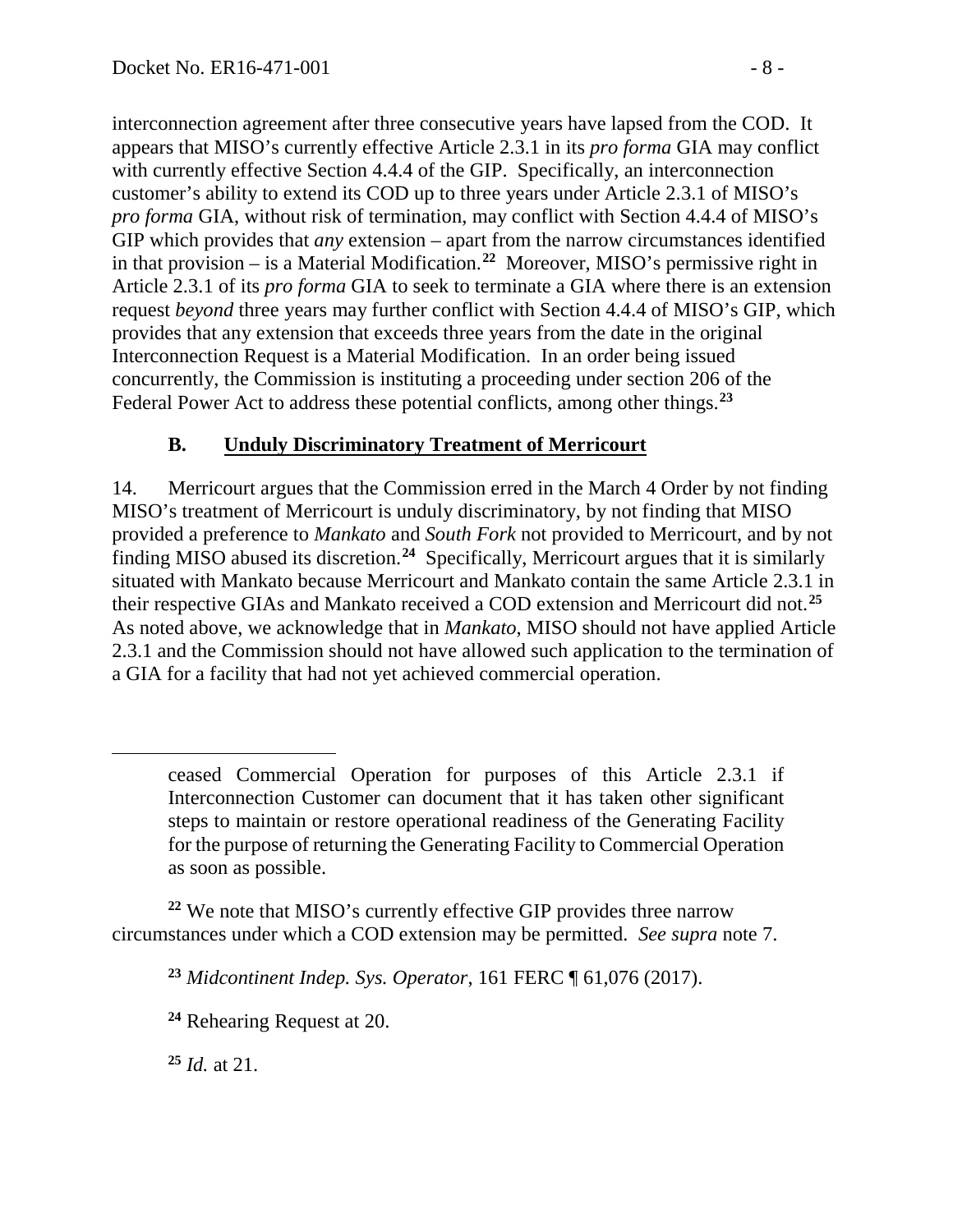15. We disagree that the *South Fork* case,**[26](#page-8-0)** in which South Fork failed to build its generating facility three years after the COD, and MISO filed to terminate but then withdrew that termination, shows that the Commission or MISO has allowed discriminatory and preferential application of the MISO Open Access Transmission, Energy and Operating Reserve Markets Tariff (Tariff). **[27](#page-8-1)** The Commission issued no orders in the *South Fork* proceeding and therefore made no merits determination which would serve as precedent to be applied to Merricourt. MISO's notice of withdrawal in *South Fork* stated that, "As a part of the Commission's Dispute Resolution process, MISO and South Fork have come to an amicable resolution. As a part of that resolution, MISO committed to withdraw its Notice of Termination."**[28](#page-8-2)** MISO's withdrawal of its notice of termination following a confidential resolution with South Fork distinguishes that case from the instant proceeding and does not provide sufficient information to determine whether MISO acted in an unduly discriminatory manner in that case.

16. Finally, Merricourt states that Section 4.4.4 of MISO's GIP does not justify the discriminatory and preferential outcome rendered by the March 4 Order. **[29](#page-8-3)** Merricourt argues that if Mankato was exempt from Section 4.4.4 then Merricourt was also exempt. Again, we acknowledge that the outcome of *Mankato* was inconsistent with Section 4.4.4 of the GIP, and we will not in this case compound the prior misapplication of that provision. As noted in the March 4 Order, Section 4.4.4 of the GIP does not authorize a COD extension beyond three years.**[30](#page-8-4)**

# **C. Factors Considered in Past Termination and Extension Cases**

17. Merricourt argues that the Commission erred by failing to apply any of the "factors" it has consistently applied in all GIA termination and extension cases. Specifically, Merricourt states that in deciding whether a milestone or COD extension or

**<sup>27</sup>** Rehearing Request at 12, 27-31.

<span id="page-8-4"></span><span id="page-8-3"></span><span id="page-8-2"></span><span id="page-8-1"></span>**<sup>28</sup>** Docket No. ER15-954-000, MISO Motion to Withdraw Filing at 1 (filed April 29, 2015).

**<sup>29</sup>** Rehearing Request at 31-33.

**<sup>30</sup>** March 4 Order, 154 FERC ¶ 61,172 at P 36.

<span id="page-8-0"></span> $\overline{a}$ **<sup>26</sup>** *Midcontinent Indep. Sys. Operator, Inc*.*,* Docket No. ER15-954-000 (*South Fork*) (proceeding involving MISO's January 30, 2015 filing to terminate the South Fork GIA).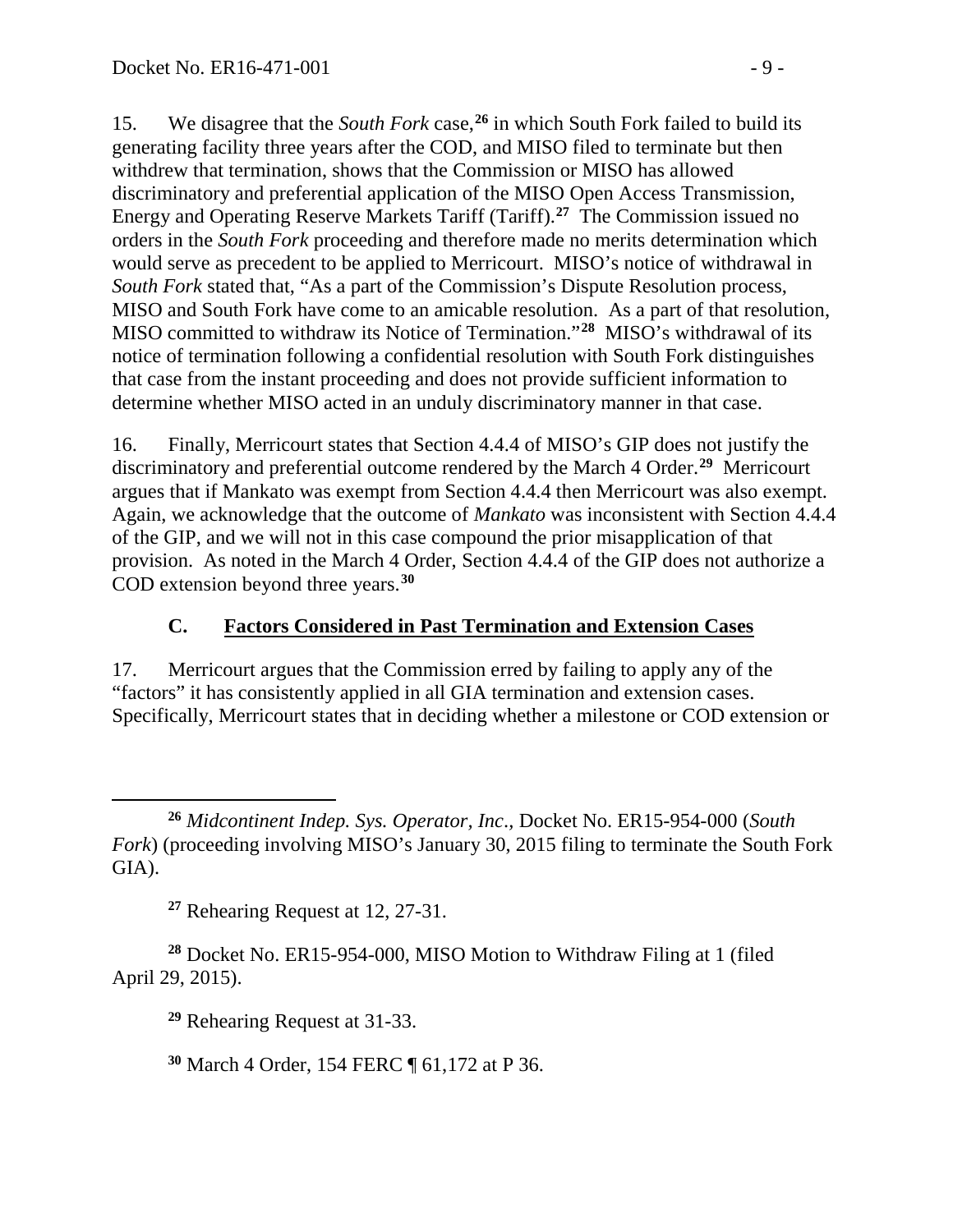GIA termination is just and reasonable, not unduly discriminatory or preferential and consistent with the public interest, the Commission has stated:

When considering whether to extend milestones or grant or extend a suspension, the Commission takes into account many factors, including whether the extension would harm generators lower in the interconnection queue and any uncertainty that speculative projects may present to other projects in the queue.**[31](#page-9-0)**

We recognize that the Commission has cited this standard in orders addressing MISO's proposal to terminate individual GIAs both prior to, and after, the approval of MISO's 2012 generator interconnection queue reform.**[32](#page-9-1)**

18. As part of this queue reform, however, the Commission accepted MISO's proposal to significantly limit interconnection customers' authority to extend their COD without requiring that the customer submit a new interconnection request.**[33](#page-9-2)** As noted above, the Commission found that MISO's proposal, with certain modifications, was "consistent with the need to ensure that a project that enters the Definitive Planning Phase is 'definitive.'"**[34](#page-9-3)** The Commission also concluded that MISO's broader queue reforms were intended to meet the Commission's goals of "discouraging speculative or unviable projects from entering the queue [and] getting projects that are not making progress towards commercial operation out of the queue."**[35](#page-9-4)** The Commission therefore recognized the importance of clarity and certainty regarding the circumstances in which an interconnection customer may extend its COD as a matter of right.

19. Since the revised GIP was accepted in Queue Reform III Order, with the exception of *Mankato*, the Commission has applied Section 4.4.4 to limit COD extensions in MISO

**<sup>31</sup>** Rehearing Request at 33 (citing *Ellerth Wind*, 143 FERC ¶ 61,114 at P 23).

<span id="page-9-1"></span><span id="page-9-0"></span>**<sup>32</sup>** *See, e.g., Midwest Indep. Transmission Sys. Operator, Inc.*, 137 FERC ¶ 61,008, at P 25 (2011)*, order on reh'g and clarification*, 141 FERC ¶ 61,097 (2012) (*Lakeswind*); *Ellerth Wind*, 143 FERC ¶ 61,114 at P 23.

<span id="page-9-3"></span><span id="page-9-2"></span>**<sup>33</sup>** In particular, and as relevant here, revised GIP Section 4.4.4 deemed changes to a project's COD after the project entered the DPP to be a Material Modification to the project's interconnection request except in two limited circumstances.

**<sup>34</sup>** Queue Reform III Order, 138 FERC ¶ 61,233 at P 223.

<span id="page-9-4"></span>**<sup>35</sup>** *Id.* P 30.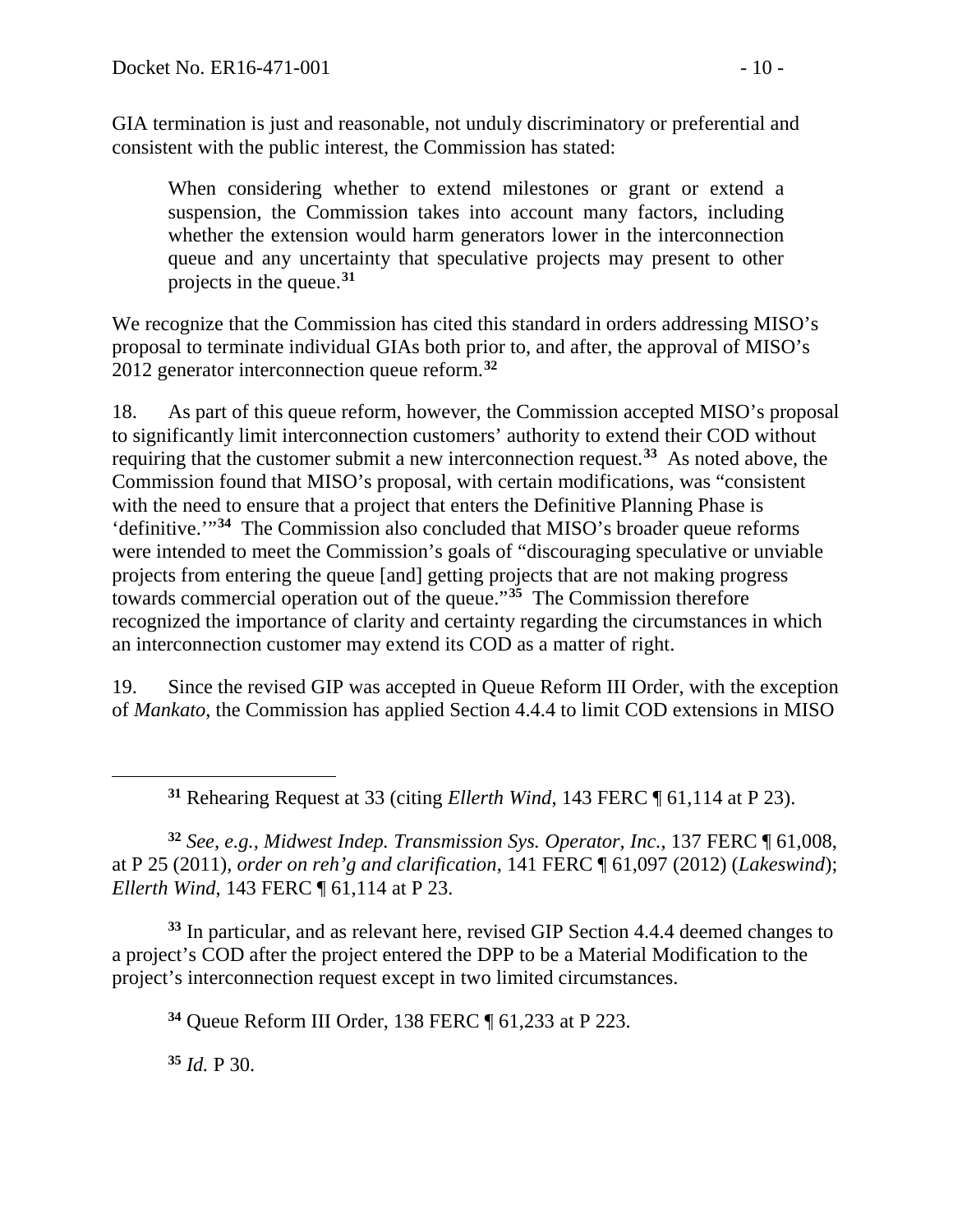termination cases. **[36](#page-10-0)** The Commission nonetheless continued to consider factors beyond the plain language of the MISO GIP and relevant GIA in determining whether to grant a requested COD extension. **[37](#page-10-1)** On further reflection, we recognize that this introduced uncertainty regarding how the Commission would review requests for COD extensions in light of GIP Section 4.4.4. We therefore conclude that adhering to the terms of the MISO Tariff provides an appropriate framework for considering an interconnection customer's request to extend its COD. **[38](#page-10-2)** Given this finding, we decline to review on rehearing whether Merricourt has made consistent progress towards developing its generating facility or whether the request for COD extension will not harm lower queued projects, as Merricourt suggests.**[39](#page-10-3)** Rather, we find that the plain terms of Section 4.4.4 of the GIP do not authorize Merricourt's COD extension in this case, consistent with the determination in the March 4 Order.

<span id="page-10-0"></span> $\overline{a}$ **<sup>36</sup>** *See, e.g., Midcontinent Indep. Sys. Operator, Inc.*, 147 FERC ¶ 61,198, at P 30 (2014) ("Second, as to the adjustment of milestones, we find no record to support that that [sic] New Era would qualify to change its [COD], as the GIP only allows changes in the [COD] under narrow circumstances that are not present here."); *Ellerth Wind*, 143 FERC ¶ 61,114 at P 26 ("Second, as to adjustment of milestones, we find no record support that a new viable [COD] was proposed or that Ellerth would qualify to change its Commercial Operation Date or In-Service Date even if a viable [COD] had been proposed, as the GIP only allows changes in the [COD] or In-Service Date of a GIA under narrow circumstances which are not present here.").

<span id="page-10-1"></span>**<sup>37</sup>** As previously articulated by the Commission:

When considering whether to extend milestones or to grant or extend a suspension, the Commission takes into account many factors, including whether the extension would harm generators lower in the interconnection queue and any uncertainty that speculative projects may present to other projects in the queue.

*E.g.*, *Midwest Indep. Transmission Sys. Operator, Inc*., 143 FERC ¶ 61,114, at P 23 (2013) (citations omitted).

<span id="page-10-2"></span>**<sup>38</sup>** As noted in the companion order issued in Docket No. EL18-17-000, to the extent an interconnection customer believes relief from a COD deadline is appropriate, it may seek waiver of the applicable provision of the Tariff or submit a complaint pursuant to section 206 of the Federal Power Act. *Midcontinent Indep. Sys. Operator, Inc.*, 161 FERC 61,076 (2017).

<span id="page-10-3"></span>**<sup>39</sup>** Rehearing Request at 37-41.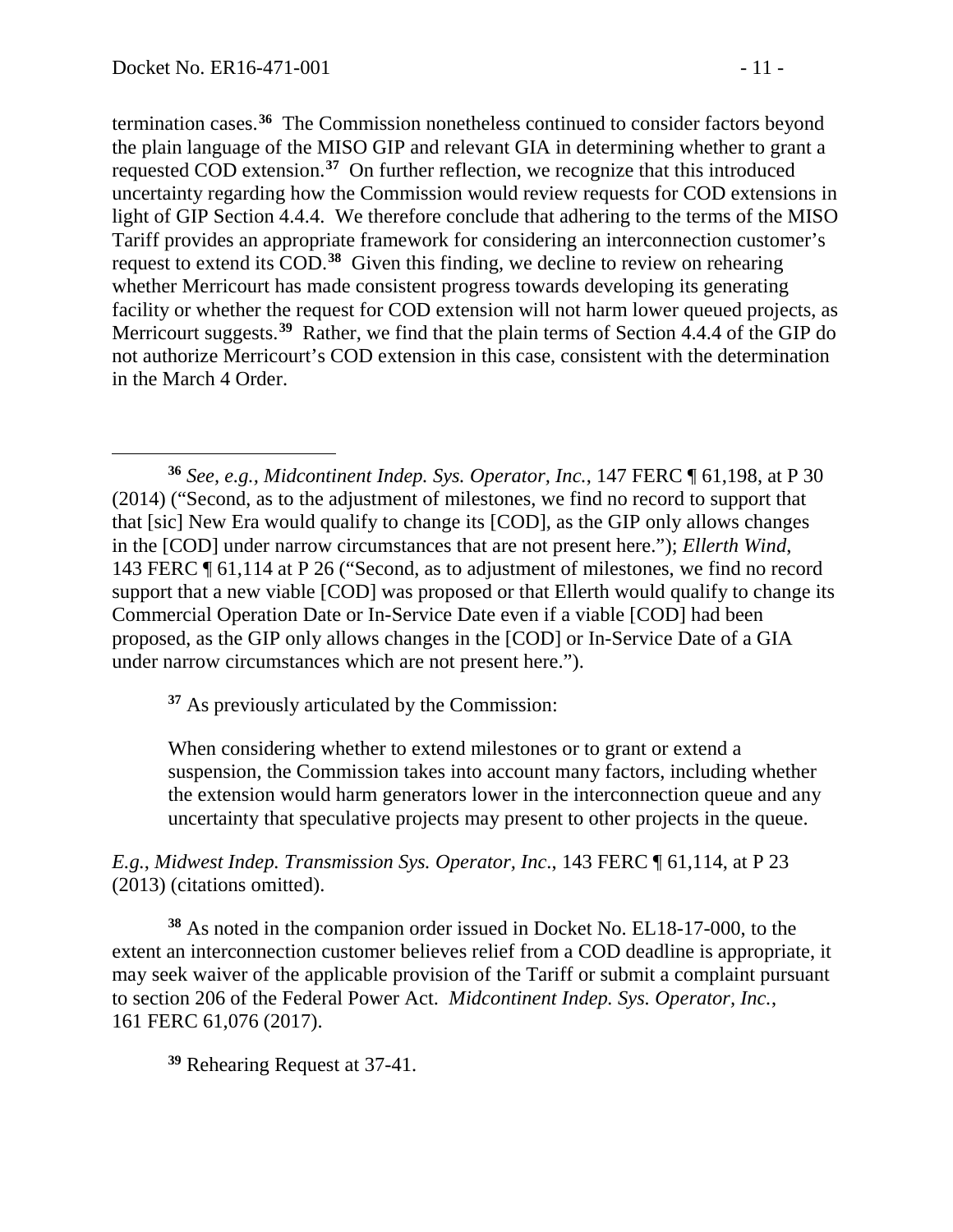## **D. Public Interest Finding**

20. On rehearing, Merricourt argues that the Commission erred by failing to render a public interest determination and by failing to find that the notice of termination is not in the public interest. Specifically, Merricourt states that, "Commission precedent supports acceptance of a notice of termination if the applicant demonstrates that the proposed termination is not unjust, unreasonable, unduly discriminatory, or preferential, *or if it is consistent with the public interest*."**[40](#page-11-0)** Merricourt argues that it provided many reasons why the proposed notice of termination is not in the public interest, and the Commission provided no evaluation of any of those reasons in the March 4 Order.

21. Consistent with our determination above, we find that the public interest is served in this case by accepting MISO's notice of termination. Section 4.4.4 of MISO's GIP does not authorize the COD extension that Merricourt seeks. This provision is intended to balance the many interests which are at stake – those of MISO, interconnection customers, and transmission owners – in determining whether a project should receive a COD extension or submit a new interconnection request. Section 4.4.4 was accepted in the queue reform proceeding as a means to achieve the overall goals of interconnection queue reform, and we find its application here to be consistent with the public interest.

## The Commission orders:

Merricourt's request for rehearing is hereby denied, as discussed in the body of this order.

By the Commission. Commissioner LaFleur is concurring with a separate statement attached.

 $(S E A L)$ 

<span id="page-11-0"></span> $\overline{a}$ 

Nathaniel J. Davis, Sr., Deputy Secretary.

**<sup>40</sup>** *Id.* at 46-49.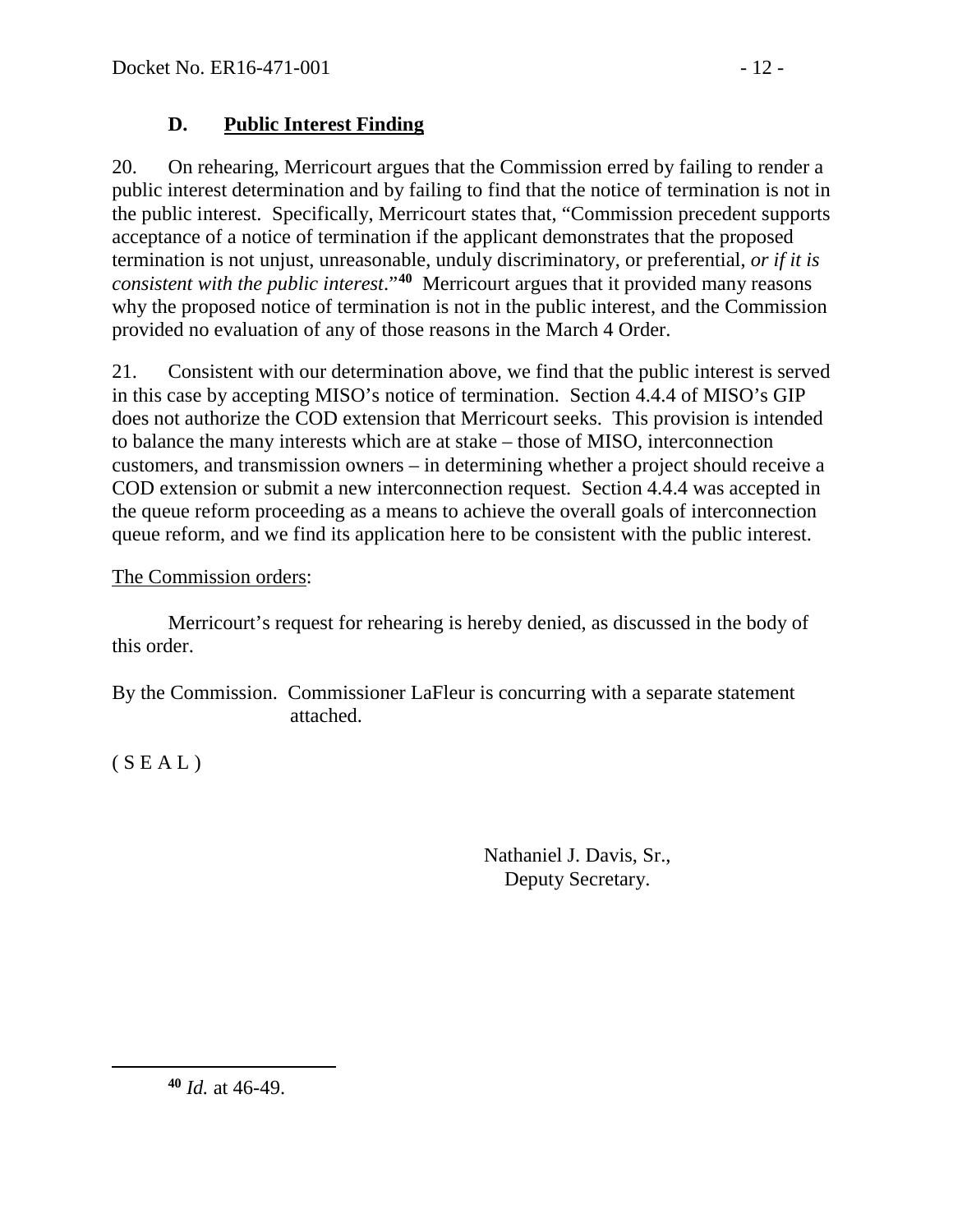#### UNITED STATES OF AMERICA FEDERAL ENERGY REGULATORY COMMISSION

Midcontinent Independent System Operator, Inc. Docket No. ER16-471-001

(Issued October 19, 2017)

LaFLEUR, Commissioner *concurring*:

 $\overline{a}$ 

Today's order denies rehearing of the Commission's March 4, 2016 order that accepted a notice of termination filed by the Midcontinent Independent System Operator, Inc. (MISO) for the generator interconnection agreement (GIA) entered into by enXco Development Corporation (subsequently assigned to Merricourt Power Partners, LLC (Merricourt)), Montana-Dakota Utilities Company, and MISO.**[1](#page-12-0)** I believe that today's rehearing order, as well as a companion order issued concurrently in Docket No. EL18- 17-000,**[2](#page-12-1)** provide a reasonable resolution to the outstanding issues identified in this proceeding, and I therefore concur.

My earlier dissent in this proceeding was driven by two related concerns: (1) that the Commission was unnecessarily muddling its precedent regarding how it reviews requests for GIA commercial operation date (COD) extensions; and (2) in so doing, it failed to provide relief to Merricourt that was warranted by the record. On the first issue, today's rehearing order resolves the ambiguity in the March 4 Order regarding the Commission's analysis that supported its decision. Along with the directives in the GIP Clarification Order, these orders will provide needed clarity to MISO and interconnection customers regarding their respective obligations going forward.

Critically, the Commission also confirms in the GIP Clarification Order that, if an interconnection customer believes relief from its COD deadline is appropriate, it may seek waiver of the applicable tariff provisions, which will allow the Commission to provide relief in individual cases if justified by the record. This backstop authority is necessary to ensure that the strict application of bright line rules does not inadvertently result in an unjust and unreasonable outcome for a particular project. I believe that the clarity required in MISO's generator interconnection procedures and *pro forma* GIA, coupled with the Commission's authority to consider relief in individual cases, strike the

<span id="page-12-0"></span>**<sup>1</sup>** *Midcontinent Indep. Sys. Operator, Inc.*, 154 FERC ¶ 61,172 (2016) (March 4 Order).

<span id="page-12-1"></span>**<sup>2</sup>** *Midcontinent Indep. Sys. Operator, Inc.*, 161 FERC ¶ 61,076 (2017) (GIP Clarification Order).